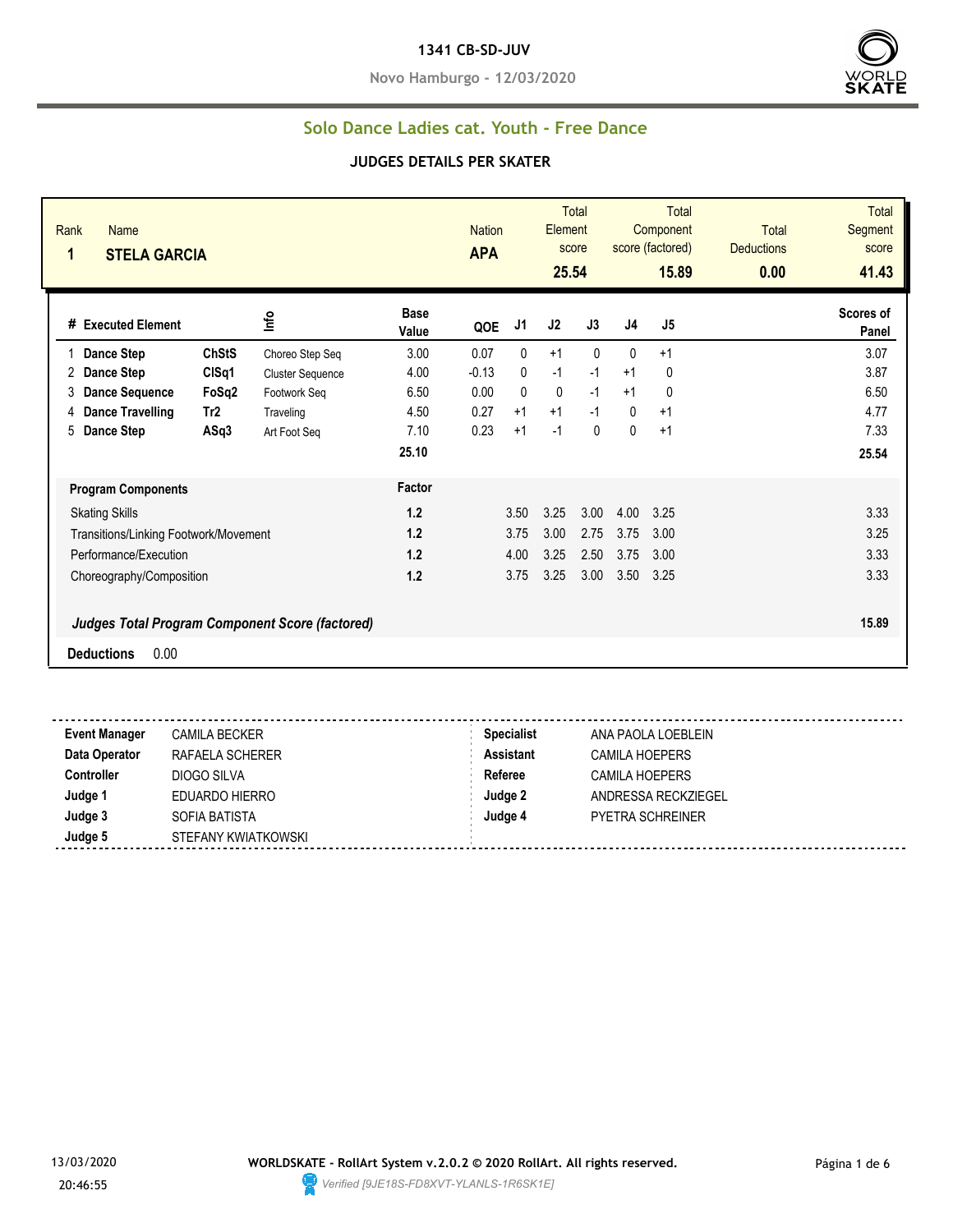| Rank<br>Name<br>$\overline{2}$<br><b>SOPHIA EICH</b>   |                         |                      | <b>Nation</b><br><b>CXL</b> |              | Element<br>24.97 | <b>Total</b><br>score |                | <b>Total</b><br>Component<br>score (factored)<br>13.31 | <b>Total</b><br><b>Deductions</b><br>0.00 | <b>Total</b><br>Segment<br>score<br>38.28 |
|--------------------------------------------------------|-------------------------|----------------------|-----------------------------|--------------|------------------|-----------------------|----------------|--------------------------------------------------------|-------------------------------------------|-------------------------------------------|
| #<br><b>Executed Element</b>                           | lnfo                    | <b>Base</b><br>Value | QOE                         | J1           | J2               | J3                    | J <sub>4</sub> | J5                                                     |                                           | Scores of<br>Panel                        |
| CISq1<br>Dance Step                                    | <b>Cluster Sequence</b> | 4.00                 | 0.00                        | $-1$         | $\mathbf{0}$     | $\Omega$              | $\Omega$       | $\mathbf{0}$                                           |                                           | 4.00                                      |
| <b>Dance Sequence</b><br>FoSq3<br>2                    | Footwork Seg            | 8.10                 | 0.00                        | $\mathbf{0}$ | 0                | $-1$                  | $\mathbf{0}$   | 0                                                      |                                           | 8.10                                      |
| <b>Dance Travelling</b><br>Tr <sub>2</sub><br>3        | Traveling               | 4.50                 | $-0.13$                     | $\mathbf{0}$ | $-1$             | $-1$                  | $\mathbf{0}$   | $\mathbf 0$                                            |                                           | 4.37                                      |
| Dance Step<br>ASq2<br>4                                | Art Foot Seq            | 5.50                 | 0.00                        | $\Omega$     | $-1$             | $\Omega$              | $\Omega$       | $\mathbf 0$                                            |                                           | 5.50                                      |
| <b>ChStS</b><br>5<br>Dance Step                        | Choreo Step Seq         | 3.00                 | 0.00                        | 0            | $+1$             | $-1$                  | $\mathbf{0}$   | 0                                                      |                                           | 3.00                                      |
|                                                        |                         | 25.10                |                             |              |                  |                       |                |                                                        |                                           | 24.97                                     |
| <b>Program Components</b>                              |                         | Factor               |                             |              |                  |                       |                |                                                        |                                           |                                           |
| <b>Skating Skills</b>                                  |                         | $1.2$                |                             | 2.50         | 2.75             | 3.00                  | 3.00           | 3.00                                                   |                                           | 2.92                                      |
| Transitions/Linking Footwork/Movement                  |                         | 1.2                  |                             | 2.50         | 2.75             | 2.75                  | 2.75           | 2.75                                                   |                                           | 2.75                                      |
| Performance/Execution                                  |                         | 1.2                  |                             | 2.75         | 2.75             | 3.00                  | 2.75           | 2.50                                                   |                                           | 2.75                                      |
| Choreography/Composition                               |                         | 1.2                  |                             | 2.50         | 2.75             | 2.50                  | 2.75           | 2.75                                                   |                                           | 2.67                                      |
| <b>Judges Total Program Component Score (factored)</b> |                         |                      |                             |              |                  |                       |                |                                                        |                                           | 13.31                                     |
| 0.00<br><b>Deductions</b>                              |                         |                      |                             |              |                  |                       |                |                                                        |                                           |                                           |

| <b>Event Manager</b> | <b>CAMILA BECKER</b> | <b>Specialist</b> | ANA PAOLA LOEBLEIN    |
|----------------------|----------------------|-------------------|-----------------------|
| Data Operator        | RAFAELA SCHERER      | <b>Assistant</b>  | <b>CAMILA HOEPERS</b> |
| Controller           | DIOGO SILVA          | Referee           | CAMILA HOEPERS        |
| Judge 1              | EDUARDO HIERRO       | Judge 2           | ANDRESSA RECKZIEGEL   |
| Judge 3              | SOFIA BATISTA        | Judge 4           | PYETRA SCHREINER      |
| Judge 5              | STEFANY KWIATKOWSKI  |                   |                       |

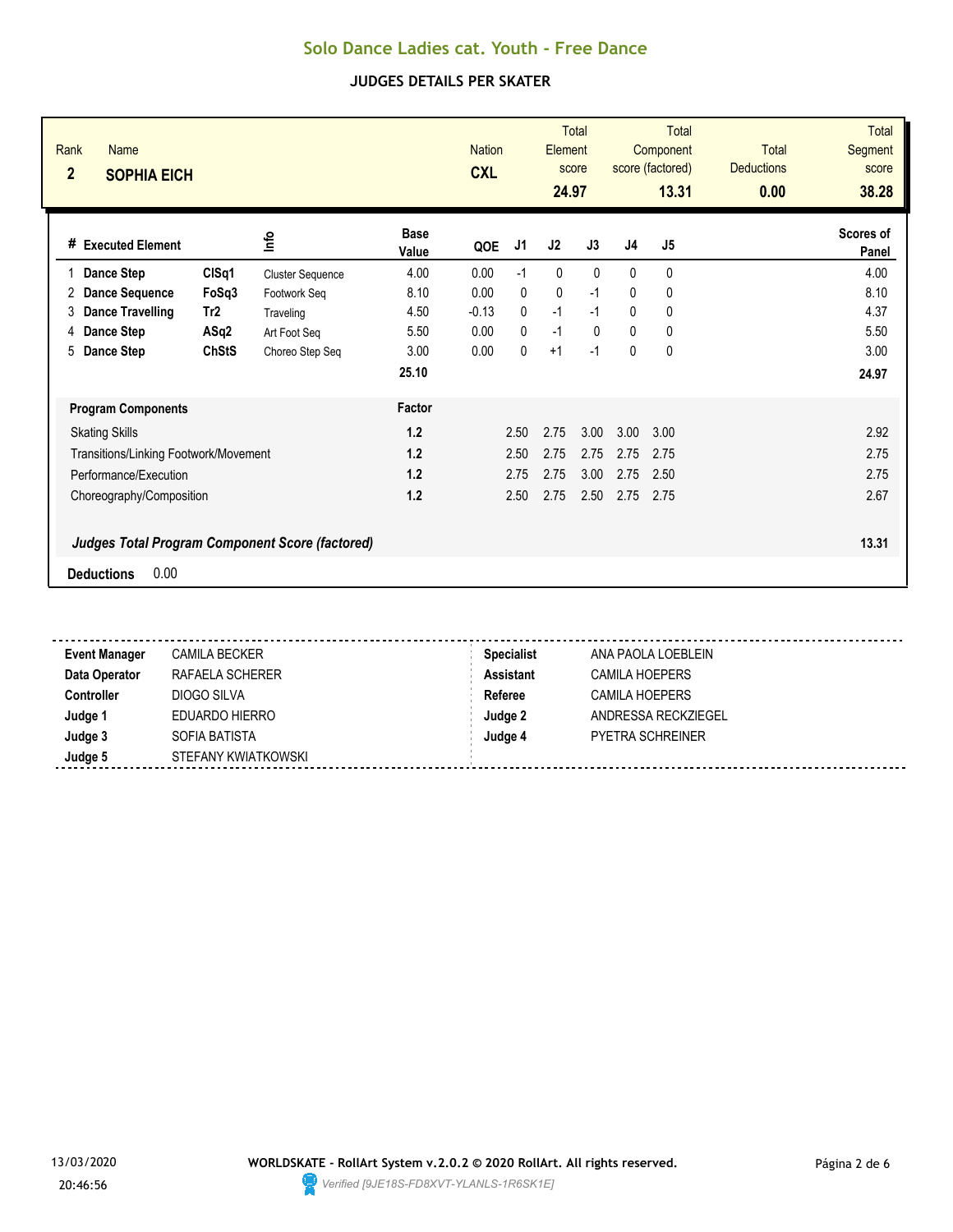| Rank<br><b>Name</b><br>3<br><b>JENIPHER MORAES</b>     |                   |                         |                      | <b>Nation</b><br><b>CPS</b> |              | Element<br>22.33 | <b>Total</b><br>score |              | Total<br>Component<br>score (factored)<br>14.40 | <b>Total</b><br><b>Deductions</b><br>0.00 | <b>Total</b><br>Segment<br>score<br>36.73 |
|--------------------------------------------------------|-------------------|-------------------------|----------------------|-----------------------------|--------------|------------------|-----------------------|--------------|-------------------------------------------------|-------------------------------------------|-------------------------------------------|
| <b>Executed Element</b><br>#                           |                   | lnfo                    | <b>Base</b><br>Value | QOE                         | J1           | J <sub>2</sub>   | J3                    | J4           | J <sub>5</sub>                                  |                                           | Scores of<br>Panel                        |
| <b>Dance Sequence</b>                                  | FoSq3             | Footwork Seg            | 8.10                 | 0.00                        | $\mathbf{0}$ | $-1$             | $\Omega$              | $\Omega$     | 0                                               |                                           | 8.10                                      |
| <b>Dance Travelling</b><br>2                           | Tr1               | Traveling               | 3.50                 | 0.00                        | $\mathbf{0}$ | 0                | $-1$                  | 0            | 0                                               |                                           | 3.50                                      |
| Dance Step<br>3                                        | ClSq <sub>1</sub> | <b>Cluster Sequence</b> | 4.00                 | $-0.27$                     | $\mathbf{0}$ | $-1$             | $-1$                  | $\mathbf{0}$ | $-1$                                            |                                           | 3.73                                      |
| <b>Dance Step</b><br>4                                 | ASq1              | Art Foot Seg            | 4.00                 | 0.00                        | $\Omega$     | 0                | $\mathbf{0}$          | $\mathbf{0}$ | 0                                               |                                           | 4.00                                      |
| 5<br>Dance Step                                        | <b>ChStS</b>      | Choreo Step Seq         | 3.00                 | 0.00                        | $\Omega$     | $\mathbf{0}$     | $\mathbf{0}$          | $\Omega$     | 0                                               |                                           | 3.00                                      |
|                                                        |                   |                         | 22.60                |                             |              |                  |                       |              |                                                 |                                           | 22.33                                     |
| <b>Program Components</b>                              |                   |                         | Factor               |                             |              |                  |                       |              |                                                 |                                           |                                           |
| <b>Skating Skills</b>                                  |                   |                         | 1.2                  |                             | 3.25         | 2.75             | 2.50                  | 4.25         | 2.25                                            |                                           | 2.83                                      |
| Transitions/Linking Footwork/Movement                  |                   |                         | 1.2                  |                             | 3.50         | 2.50             | 2.75                  | 3.50         | 2.25                                            |                                           | 2.92                                      |
| Performance/Execution                                  |                   |                         | 1.2                  |                             | 3.75         | 2.75             | 3.25                  | 3.75         | 2.75                                            |                                           | 3.25                                      |
| Choreography/Composition                               |                   |                         | 1.2                  |                             | 3.50         | 2.50             | 3.00                  | 3.50         | 2.25                                            |                                           | 3.00                                      |
| <b>Judges Total Program Component Score (factored)</b> |                   |                         |                      |                             |              |                  |                       |              |                                                 |                                           | 14.40                                     |
| 0.00<br><b>Deductions</b>                              |                   |                         |                      |                             |              |                  |                       |              |                                                 |                                           |                                           |

| <b>Event Manager</b> | <b>CAMILA BECKER</b> | <b>Specialist</b> | ANA PAOLA LOEBLEIN    |
|----------------------|----------------------|-------------------|-----------------------|
| Data Operator        | RAFAELA SCHERER      | <b>Assistant</b>  | <b>CAMILA HOEPERS</b> |
| Controller           | DIOGO SILVA          | Referee           | CAMILA HOEPERS        |
| Judge 1              | EDUARDO HIERRO       | Judge 2           | ANDRESSA RECKZIEGEL   |
| Judge 3              | SOFIA BATISTA        | Judge 4           | PYETRA SCHREINER      |
| Judge 5              | STEFANY KWIATKOWSKI  |                   |                       |

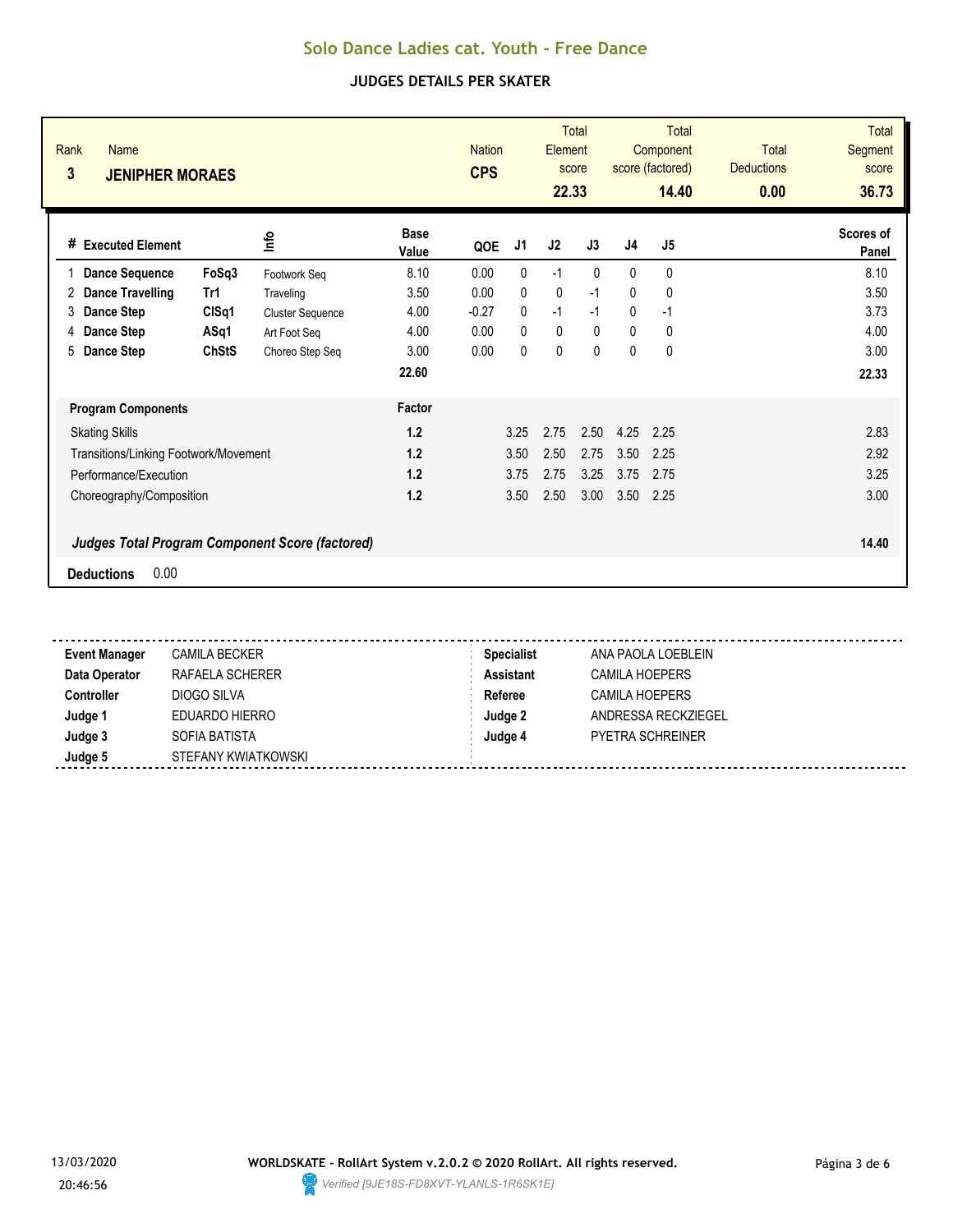| Rank<br>4 | <b>Name</b>                           |              | <b>ISABELA LIMA DA COSTA REGO TEIXEIRA</b>             |                      | <b>Nation</b><br><b>PAP</b> |              | <b>Element</b><br>20.03 | <b>Total</b><br>score |          | Total<br>Component<br>score (factored)<br>10.31 | <b>Total</b><br><b>Deductions</b><br>0.00 | <b>Total</b><br>Segment<br>score<br>30.34 |
|-----------|---------------------------------------|--------------|--------------------------------------------------------|----------------------|-----------------------------|--------------|-------------------------|-----------------------|----------|-------------------------------------------------|-------------------------------------------|-------------------------------------------|
| #         | <b>Executed Element</b>               |              | 울                                                      | <b>Base</b><br>Value | QOE                         | J1           | J2                      | J3                    | J4       | J <sub>5</sub>                                  |                                           | Scores of<br>Panel                        |
|           | Dance Step                            | ClSqB        | <b>Cluster Sequence</b>                                | 3.00                 | $-0.30$                     | $-1$         | $-1$                    | $-2$                  | $-1$     | $-1$                                            |                                           | 2.70                                      |
| 2         | <b>Dance Travelling</b>               | Tr1          | Traveling                                              | 3.50                 | $-0.20$                     | $\mathbf{0}$ | $-1$                    | $-1$                  | $-1$     | 0                                               |                                           | 3.30                                      |
| 3         | <b>Dance Sequence</b>                 | FoSq2        | Footwork Seg                                           | 6.50                 | $-0.50$                     | $-1$         | $-1$                    | $-2$                  | $-1$     | $-1$                                            |                                           | 6.00                                      |
| 4         | <b>Dance Step</b>                     | ASq2         | Art Foot Seg                                           | 5.50                 | $-0.40$                     | $\mathbf{0}$ | $-1$                    | $-1$                  | $-1$     | $-1$                                            |                                           | 5.10                                      |
| 5         | Dance Step                            | <b>ChStS</b> | Choreo Step Seq                                        | 3.00                 | $-0.07$                     | $-1$         | 0                       | $-1$                  | $\Omega$ | 0                                               |                                           | 2.93                                      |
|           |                                       |              |                                                        | 21.50                |                             |              |                         |                       |          |                                                 |                                           | 20.03                                     |
|           | <b>Program Components</b>             |              |                                                        | Factor               |                             |              |                         |                       |          |                                                 |                                           |                                           |
|           | <b>Skating Skills</b>                 |              |                                                        | 1.2                  |                             | 2.00         | 2.00                    | 2.25                  | 2.50     | 2.25                                            |                                           | 2.17                                      |
|           | Transitions/Linking Footwork/Movement |              |                                                        | 1.2                  |                             | 2.25         | 2.00                    | 1.75                  | 2.25     | 2.00                                            |                                           | 2.08                                      |
|           | Performance/Execution                 |              |                                                        | 1.2                  |                             | 1.75         | 1.75                    | 2.00                  | 2.25     | 2.00                                            |                                           | 1.92                                      |
|           | Choreography/Composition              |              |                                                        | 1.2                  |                             | 2.25         | 2.00                    | 2.50                  | 2.50     | 2.50                                            |                                           | 2.42                                      |
|           |                                       |              | <b>Judges Total Program Component Score (factored)</b> |                      |                             |              |                         |                       |          |                                                 |                                           | 10.31                                     |
|           | 0.00<br><b>Deductions</b>             |              |                                                        |                      |                             |              |                         |                       |          |                                                 |                                           |                                           |

| <b>Event Manager</b> | CAMILA BECKER       | <b>Specialist</b> | ANA PAOLA LOEBLEIN      |  |
|----------------------|---------------------|-------------------|-------------------------|--|
| Data Operator        | RAFAELA SCHERER     | <b>Assistant</b>  | CAMILA HOEPERS          |  |
| Controller           | DIOGO SILVA         | Referee           | CAMILA HOEPERS          |  |
| Judge 1              | EDUARDO HIERRO      | Judge 2           | ANDRESSA RECKZIEGEL     |  |
| Judge 3              | SOFIA BATISTA       | Judge 4           | <b>PYETRA SCHREINER</b> |  |
| Judge 5              | STEFANY KWIATKOWSKI |                   |                         |  |

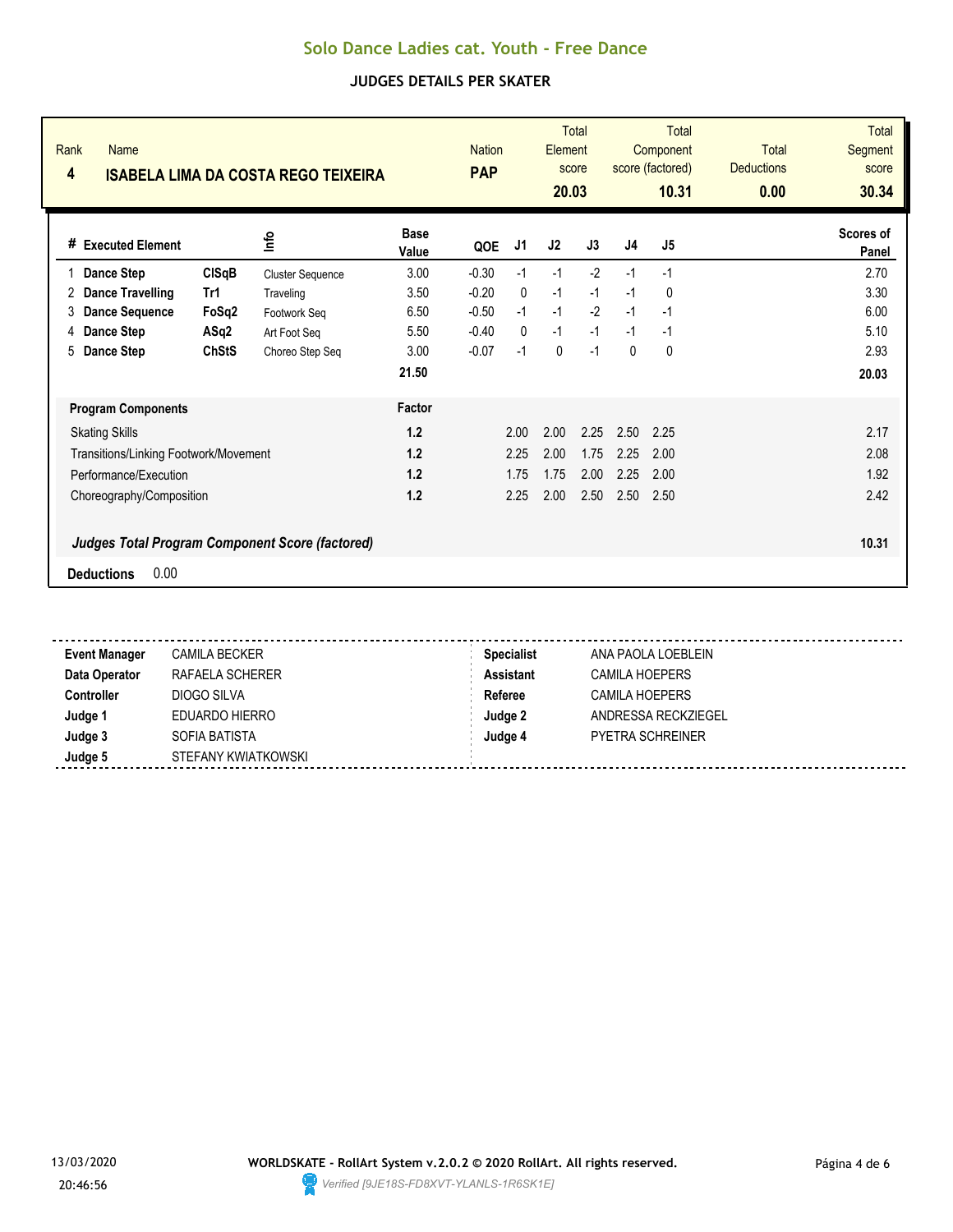| <b>Total</b><br><b>Total</b><br><b>Nation</b><br><b>Total</b><br>Element<br>Component<br>score (factored)<br><b>Deductions</b><br>score<br><b>CEM</b><br>16.60<br>11.70<br>0.00 | <b>Total</b><br>Segment<br>score<br>28.30 |  |  |  |  |                                                        |              | <b>Name</b><br><b>GRAZIELE CARLOS JACOBS</b> | Rank<br>5 |
|---------------------------------------------------------------------------------------------------------------------------------------------------------------------------------|-------------------------------------------|--|--|--|--|--------------------------------------------------------|--------------|----------------------------------------------|-----------|
| <b>Base</b><br>J3<br>J <sub>4</sub><br>J <sub>5</sub><br>J2<br>J1<br>QOE<br>Value                                                                                               | Scores of<br>Panel                        |  |  |  |  | <u>nfo</u>                                             |              | # Executed Element                           |           |
| 3.00<br>0.00<br>0<br>0<br>$-1$<br>$\mathbf{0}$<br>0                                                                                                                             | 3.00                                      |  |  |  |  | Choreo Step Seq                                        | <b>ChStS</b> | Dance Step                                   |           |
| 3.50<br>$-0.10$<br>$\mathbf{0}$<br>$-1$<br>$-1$<br>$\mathbf{0}$<br>0                                                                                                            | 3.40                                      |  |  |  |  | Traveling                                              | Tr1          | <b>Dance Travelling</b>                      | 2         |
| $-0.30$<br>$-1$<br>$-1$<br>$-1$<br>$\mathbf{0}$<br>4.00<br>$-1$                                                                                                                 | 3.70                                      |  |  |  |  | Footwork Seg                                           | FoSqB        | <b>Dance Sequence</b>                        | 3         |
| $-2$<br>$-0.30$<br>$-1$<br>$-1$<br>0<br>3.00<br>$-1$                                                                                                                            | 2.70                                      |  |  |  |  | <b>Cluster Sequence</b>                                | CISqB        | <b>Dance Step</b>                            | 4         |
| $-1$<br>4.00<br>$-0.20$<br>$\mathbf{0}$<br>$-1$<br>$\mathbf{0}$<br>$-1$                                                                                                         | 3.80                                      |  |  |  |  | Art Foot Seg                                           | ASq1         | Dance Step                                   | 5         |
| 17.50                                                                                                                                                                           | 16.60                                     |  |  |  |  |                                                        |              |                                              |           |
| Factor                                                                                                                                                                          |                                           |  |  |  |  |                                                        |              | <b>Program Components</b>                    |           |
| 1.2<br>2.50<br>2.50<br>2.25<br>2.50<br>2.50                                                                                                                                     | 2.50                                      |  |  |  |  |                                                        |              | <b>Skating Skills</b>                        |           |
| 1.2<br>2.25<br>2.50<br>2.50<br>2.50<br>2.50                                                                                                                                     | 2.50                                      |  |  |  |  |                                                        |              | Transitions/Linking Footwork/Movement        |           |
| 2.25<br>2.25<br>1.2<br>2.25<br>2.25<br>2.25                                                                                                                                     | 2.25                                      |  |  |  |  |                                                        |              | Performance/Execution                        |           |
| 1.2<br>2.50<br>2.50<br>2.50<br>2.50<br>2.50                                                                                                                                     | 2.50                                      |  |  |  |  |                                                        |              | Choreography/Composition                     |           |
|                                                                                                                                                                                 | 11.70                                     |  |  |  |  | <b>Judges Total Program Component Score (factored)</b> |              |                                              |           |
|                                                                                                                                                                                 |                                           |  |  |  |  |                                                        |              | 0.00<br><b>Deductions</b>                    |           |

| <b>Event Manager</b> | <b>CAMILA BECKER</b> | <b>Specialist</b> | ANA PAOLA LOEBLEIN      |  |
|----------------------|----------------------|-------------------|-------------------------|--|
| Data Operator        | RAFAELA SCHERER      | <b>Assistant</b>  | <b>CAMILA HOEPERS</b>   |  |
| Controller           | DIOGO SILVA          | Referee           | CAMILA HOEPERS          |  |
| Judge 1              | EDUARDO HIERRO       | Judge 2           | ANDRESSA RECKZIEGEL     |  |
| Judge 3              | SOFIA BATISTA        | Judge 4           | <b>PYETRA SCHREINER</b> |  |
| Judge 5              | STEFANY KWIATKOWSKI  |                   |                         |  |